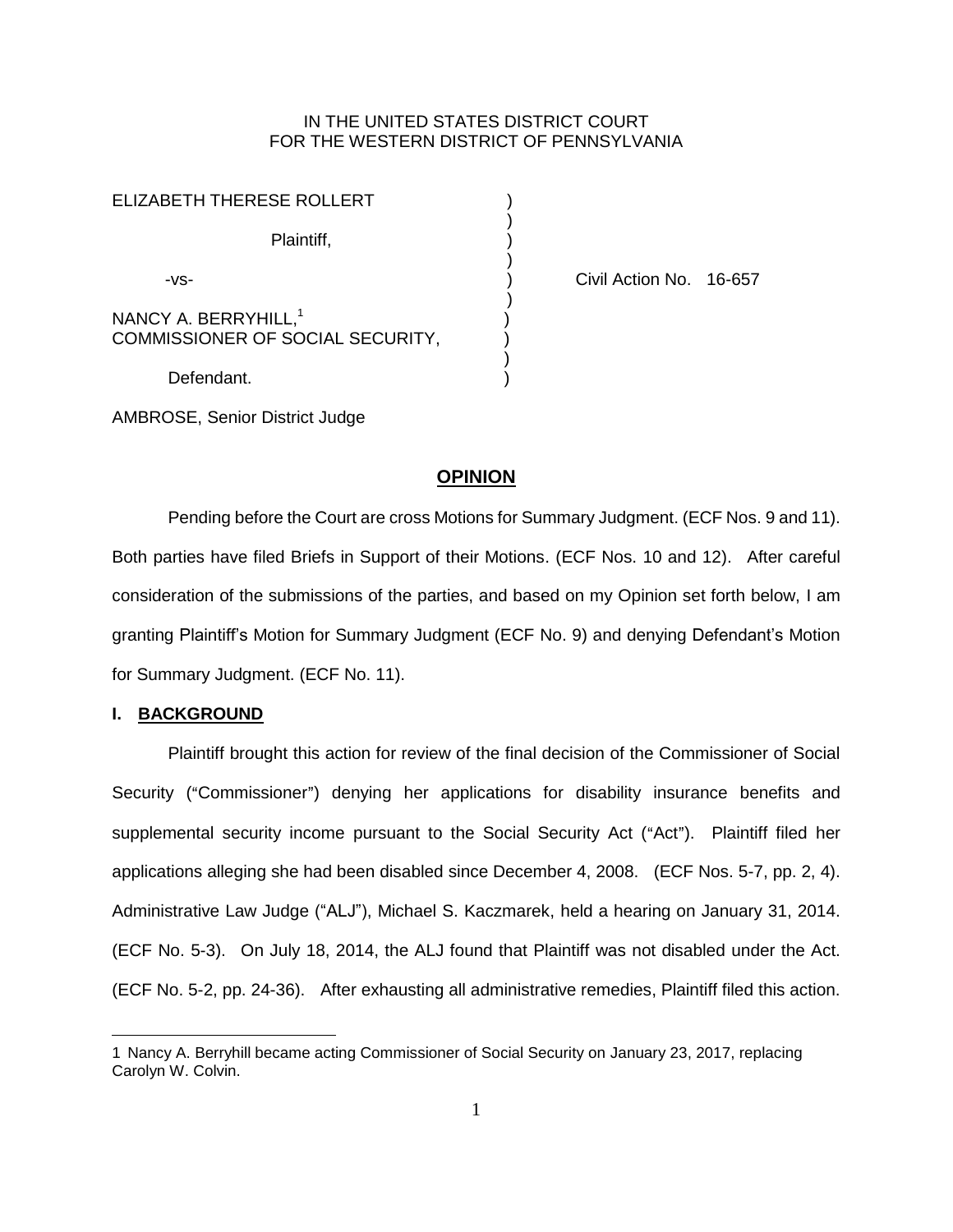The parties have filed Cross-Motions for Summary Judgment. (ECF Nos. 9 and 11). The issues are now ripe for review.

### **II. LEGAL ANALYSIS**

### **A. Standard of Review**

The standard of review in social security cases is whether substantial evidence exists in the record to support the Commissioner's decision. Allen v. Bowen, 881 F.2d 37, 39 (3d Cir. 1989). Substantial evidence has been defined as "more than a mere scintilla. It means such relevant evidence as a reasonable mind might accept as adequate." Ventura v. Shalala, 55 F.3d 900, 901 (3d Cir. 1995), *quoting Richardson v. Perales,* 402 U.S. 389, 401 (1971). Additionally, the Commissioner's findings of fact, if supported by substantial evidence, are conclusive. 42 U.S.C. '405(g); *Dobrowolsky v. Califano,* 606 F.2d 403, 406 (3d Cir. 1979). A district court cannot conduct a *de novo* review of the Commissioner's decision or re-weigh the evidence of record. *Palmer v. Apfel,* 995 F.Supp. 549, 552 (E.D. Pa. 1998). Where the ALJ's findings of fact are supported by substantial evidence, a court is bound by those findings, even if the court would have decided the factual inquiry differently. *Hartranft v. Apfel*, 181 F.3d 358, 360 (3d Cir. 1999). To determine whether a finding is supported by substantial evidence, however, the district court must review the record as a whole. *See*, 5 U.S.C. §706.

To be eligible for social security benefits, the plaintiff must demonstrate that he cannot engage in substantial gainful activity because of a medically determinable physical or mental impairment which can be expected to result in death or which has lasted or can be expected to last for a continuous period of at least 12 months. 42 U.S.C. §423(d)(1)(A); *Brewster v. Heckler*, 786 F.2d 581, 583 (3d Cir. 1986).

The Commissioner has provided the ALJ with a five-step sequential analysis to use when evaluating the disabled status of each claimant. 20 C.F.R.  $§404.1520(a)$ . The ALJ must determine: (1) whether the claimant is currently engaged in substantial gainful activity; (2) if not,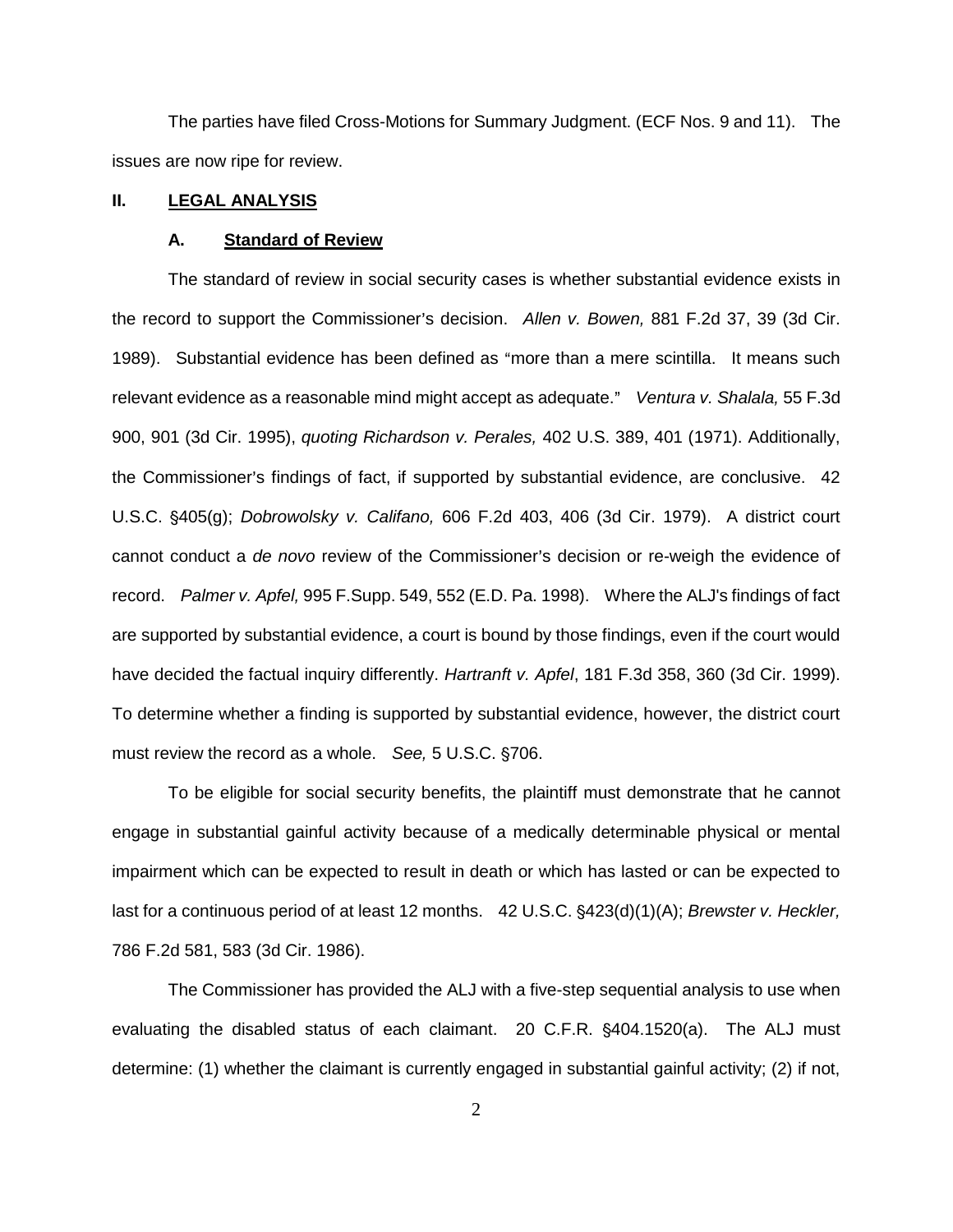whether the claimant has a severe impairment; (3) if the claimant has a severe impairment, whether it meets or equals the criteria listed in 20 C.F.R., pt. 404, subpt. P., appx. 1; (4) if the impairment does not satisfy one of the impairment listings, whether the claimant's impairments prevent him from performing his past relevant work; and (5) if the claimant is incapable of performing his past relevant work, whether he can perform any other work which exists in the national economy, in light of his age, education, work experience and residual functional capacity. 20 C.F.R. §404.1520. The claimant carries the initial burden of demonstrating by medical evidence that he is unable to return to his previous employment (steps 1-4). *Dobrowolsky*, 606 F.2d at 406. Once the claimant meets this burden, the burden of proof shifts to the Commissioner to show that the claimant can engage in alternative substantial gainful activity (step 5). *Id.*

A district court, after reviewing the entire record may affirm, modify, or reverse the decision with or without remand to the Commissioner for rehearing. *Podedworny v. Harris,* 745 F.2d 210, 221 (3d Cir. 1984).

#### **B. Duty to develop the record**

Plaintiff first argues that the ALJ failed to meet his duty to properly develop the record. (ECF No. 10, pp. 12-15). Specifically, Plaintiff asserts that the ALJ failed to develop the record with regard to Plaintiff's records from Jefferson Regional Counseling Center and Dr. Wayne. *Id.*  Plaintiff submits that the ALJ closed the record without even attempting to obtain the records of Dr. Wayne, despite rejecting Dr. Wayne's treating source statement on the basis that treatment records were missing. *Id.* at p. 12. Thus, Plaintiff argues that the ALJ opinion is not based on substantial evidence such that remand is warranted. *Id.* 

The regulations make clear that it is the plaintiff's burden to prove that he/she is disabled, which means the plaintiff has the duty to provide medical and other evidence showing that he/she has an impairment(s) and how severe it is. 20 C.F.R. §§404.1512(a-c), 416.912(a-c). This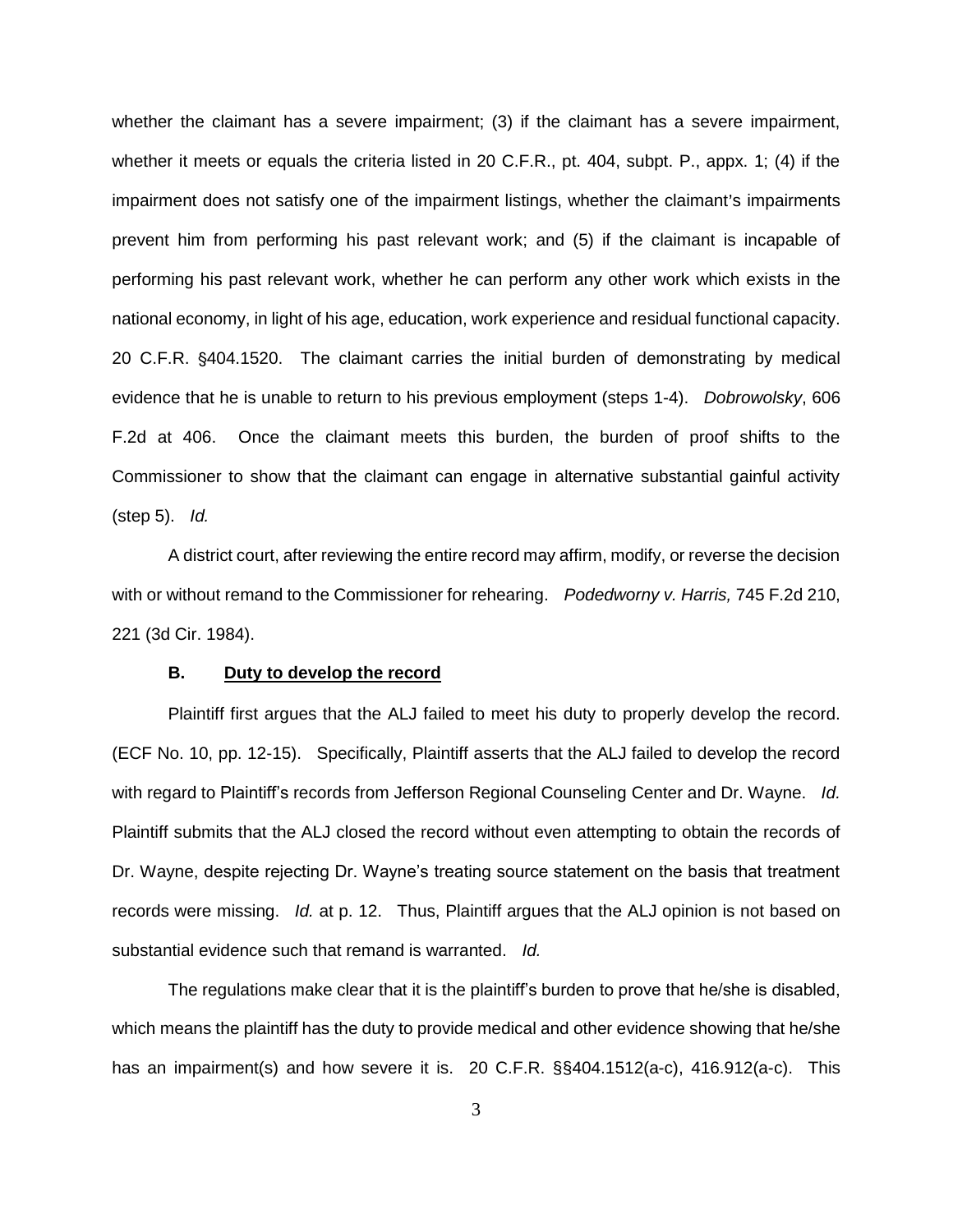burden does not shift to the ALJ. Nonetheless, an ALJ has the duty to develop the record sufficiently to make a determination of disability. *Ventura v. Shalala,* 55 F.3d 900 (3d Cir. 1995); 20 C.F.R. §§404.1512(d), 416.912(d). Usually, the issue of whether an ALJ had developed the record fully arises in situations involving a *pro se* claimant where the duty is heightened. *Early v. Heckler,* 743 F.2d 1002 (3d Cir. 1984). Such is not the case here.

"When an applicant for social security benefits is represented by counsel the administrative law judge is entitled to assume that the applicant is making his strongest case for benefits." *Yoder v. Colvin,* No. 13-107, 2001 WL 2770045, \*3 (W.D. Pa. June 18, 2014), *citing Lofland v. Astrue,* No. 12-624, 2013 WL 3927695, \*17 (D. Del. July 24, 2013). Plaintiff has been represented by counsel at all times. Counsel requested that the record remain open for 30 days so that *he* could obtain and submit additional records. (ECF No. 5-3, pp. 5-6, 49-50, 54-55) (emphasis added). In fact, counsel did submit additional records from Jefferson Regional Medical Center after the hearing. (ECF No. 5-24, pp. 19-37). Nevertheless, the ALJ did not render an opinion for over five months past the hearing date, during which time Plaintiff's counsel could have submitted additional records, asked for more time, and/or informed the ALJ if he was having difficulty obtaining more records. Plaintiff's counsel took none of these actions. In fact, Plaintiff's counsel fails to offer any explanation as to why he did not do the same. *See,* ECF No.

10.

With regard to Dr. Wayne, the ALJ specifically noted in his opinion:

Apparently, the claimant started receiving therapy and medication management with psychiatrist Dr. Wayne at Jefferson Regional Medical Center as of March 2013 for bipolar disorder, anxiety disorder, and attention deficit-hyperactivity disorder (ADHD). However, the evidence from this treating source includes no actual psychiatric evaluation or therapy notes (see Exhibit 24F discussed below in Opinion evidence), even though the record was held open post-hearing. Medical records from Jefferson Regional Medical Center submitted after the hearing included only general lab results and do not relate to any mental health treatment (Exhibit 25F).

(ECF No. 5-2, pp. 31-32). In the opinion evidence section of the ALJ's decision he found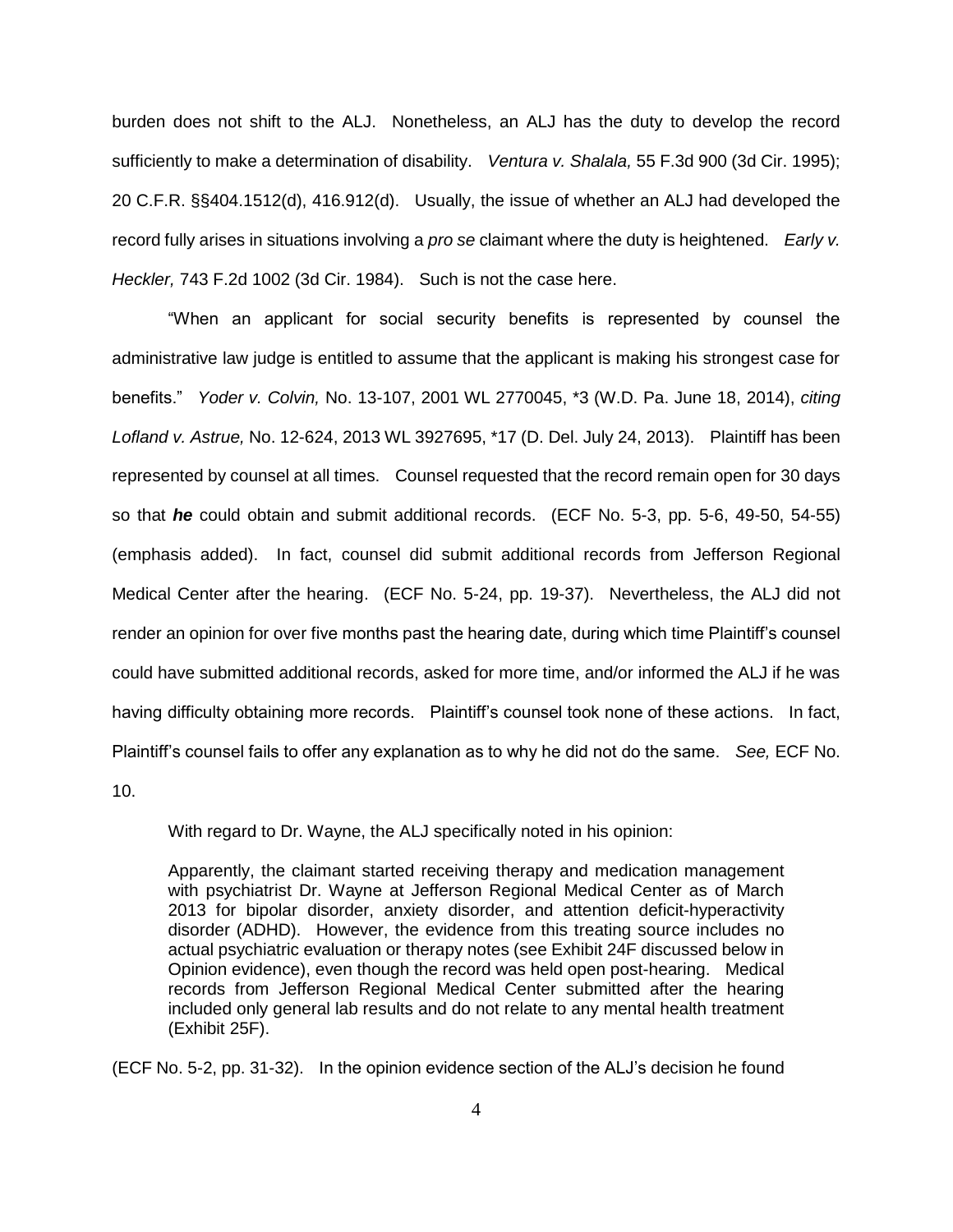Dr. Wayne's opinion to be inconsistent with other evidence of record, internally inconsistent and unsupported. (ECF No. 5-2, p. 34).

The undersigned has also fully considered the subsequent mental residual functional capacity questionnaire compiled by the claimant's current treating psychiatrist Dr. Wayne; however, this opinion is also found to be unsupported by the overall evidence of record. Moreover, Dr. Wayne included no supporting records or other mental status exams to consider, even though the claimant was apparently seen on a regular basis for therapy and medication checks since March 2013. Thus, there is no basis or documentation to compare with the multiple symptoms checked or for the clinical findings in regards to her mental diagnoses. Further, the psychiatrist's Global Assessment of Functions (GAF) scores assessed from 50-55, which according to the Diagnostic and Statistical Manual of Mental Disorders (DSM-IV) denotes only a moderate impairment in social and occupational functioning, and is inconsistent with the marked and extreme restrictions noted above (Exhibit 24F, pg 3). As such, the undersigned finds that Dr. Wayne's assessments of "seriously limited" to "no useful ability to function" in the areas of performing even unskilled work is not fully supported by the medical records (Exhibit 24F, pg 5).

(ECF No. 5-2, p. 34).

Based on my review of the record, I find there was sufficient evidence of record for the ALJ to make a determination of disability. Therefore, I find the ALJ did not have a duty to develop the record further. The reasons given by the ALJ for discounting Dr. Wayne's opinions are valid and acceptable reasons for discounting opinion evidence. *See,* 20 C.F.R. §§404.1527; 416.927 (Evaluating Opinion Evidence). Furthermore, I find there is substantial evidence to support the ALJ's. Therefore, remand is not warranted in this case.

#### **C. Credibility**

Plaintiff submits that the ALJ also erred in assessing her credibility. (ECF No. 10, pp. 15-20). To be clear, an ALJ is charged with the responsibility of determining credibility. *Smith v. Califano,* 637 F.2d 968, 972 (3d Cir. 1981); *Baerga v. Richardson,* 500 F.2d 309, 312 (3d Cir. 1974), *cert. denied,* 420 U.S. 931 (1975). The ALJ must consider "the entire case record" in determining the credibility of an individual's statement. SSR 96-7p. An ALJ's decision "must contain specific reasons for the finding on credibility, supported by the evidence in the case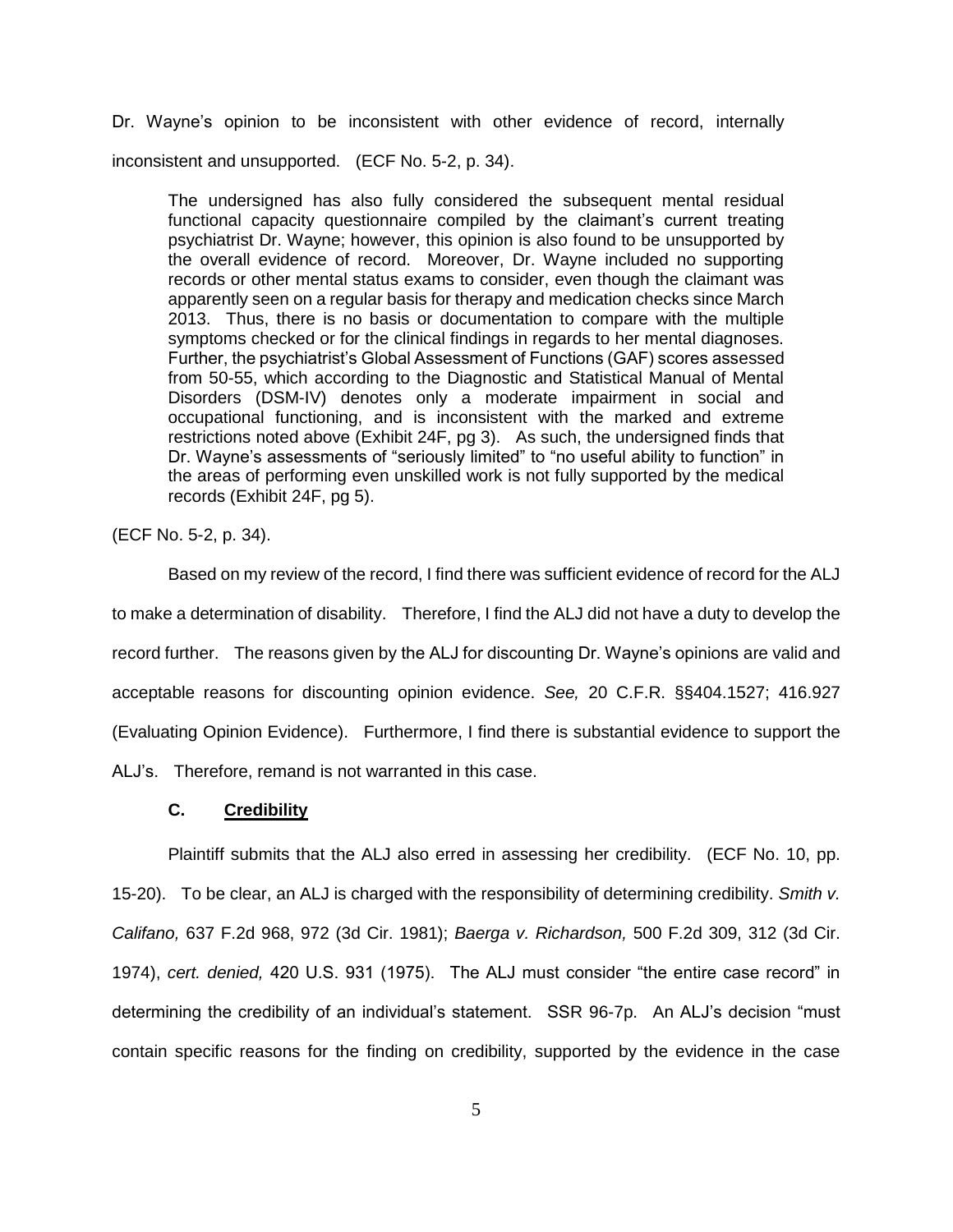record, and must be sufficiently specific to make clear to the individual and to any subsequent reviewers the weight the adjudicator gave to the individual's statements and the reason for that weight." *Id*.

The ALJ infers that Plaintiff does not have marked difficulties with concentration and discredits Plaintiff because, *inter alia,* she purchased a home in 2012 "without any noted difficulties." (ECF No. 5-2, p. 29). At the hearing, however, Plaintiff testified that her sponsor at the time was a real estate agent and she helped her find a home. (ECF No. 5-3, p. 16). Plaintiff tried to make the process as short of a process as she could. *Id.* When the ALJ asked her if she had any problems with the process, she answered that she was indecisive and second-guessing and that she had help from her son's father and his mother. *Id.* When the ALJ asked Plaintiff haw she felt when purchasing the home, Plaintiff indicated that she was "scared and doubtful." (ECF No. 5-3, p. 26). Furthermore, I disagree that a one-time home purchase contradicts Plaintiff's allegations of symptoms. Based on the same, I find this to be a mischaracterization and misuse of the evidence by the ALJ.

The ALJ also discredits Plaintiff's testimony that she is unable to care for her son for more than 24 hours without help. (ECF No. 5-2, pp. 32-33). In support of the same, the ALJ suggests that because there was no evidence of family services or CYS involvement, Plaintiff's testimony must not be credible. *Id.* at p 32. I find it disingenuous, at best, to suggest that family services or CYS involvement is necessary to find Plaintiff credible on this point.

The ALJ also states that Plaintiff "is able to care for her young son." *Id.* at p. 33. This is also a mischaracterization of the evidence. At the hearing, when the ALJ first asked Plaintiff about her ability to take care of her son, Plaintiff apparently got so upset that the ALJ had to begin a different line of questioning before he could return to that line of questioning. (ECF No. 5-3, p. 17). When he again asked her if she had any problems with caring for her son, she stated "I need help caring for my son." *Id.* at p. 38. She testified that she gets help from her son's father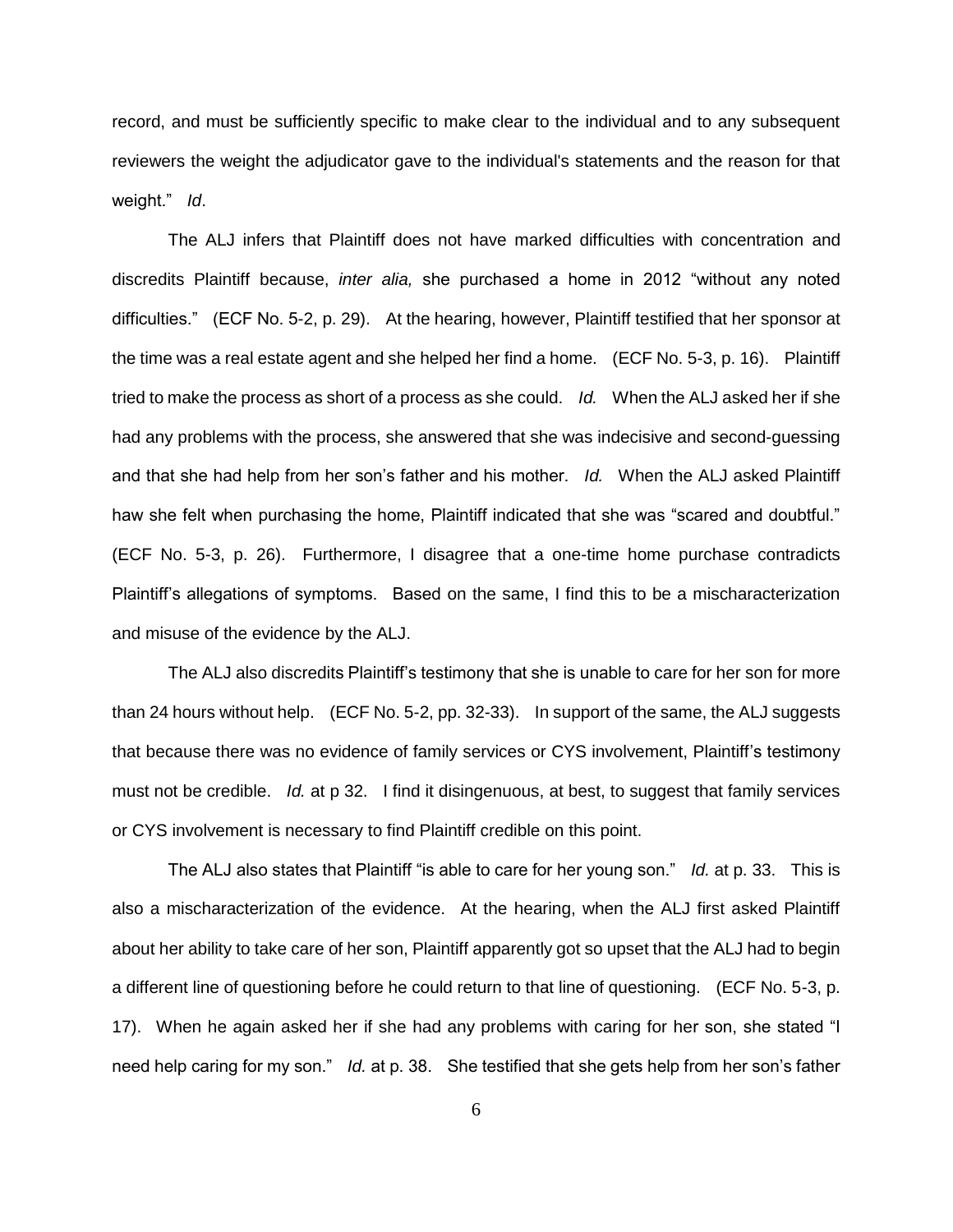and his mother and father and from her sister. *Id.* They help her almost every day she has her son. *Id.* Thus, for the ALJ to say that she is able to care for her son without mentioning her need for help is misleading and improper.

Finally, the ALJ improperly discredits Plaintiff for being non-compliant with her prescription medication, while at the same time discrediting her for attending therapy meetings. (ECF No. 5-2, pp. 29, 31-33). He cannot have it both ways. Plaintiff was attending therapy sessions and speaks to her therapists as a means for treating her addiction, her mental stability and her relationships. Yet, the ALJ cites that very same evidence as showing that she cannot possibly be as anxious as she testified as she is able to attend on a somewhat regular basis which demonstrates "some level of social interaction." *Id.* If Plaintiff did not attend her sessions or talk to her therapists, then the ALJ could discredit her for non-compliance, but when she does attend he discredits her for presence. I am baffled by this.

Taken together, I find these mischaracterizations to be unfair and highly prejudicial to Plaintiff. As a result, I find the ALJ's credibility assessment is not supported by substantial evidence and cannot stand. Therefore, remand of this case is warranted.

An appropriate order shall follow.